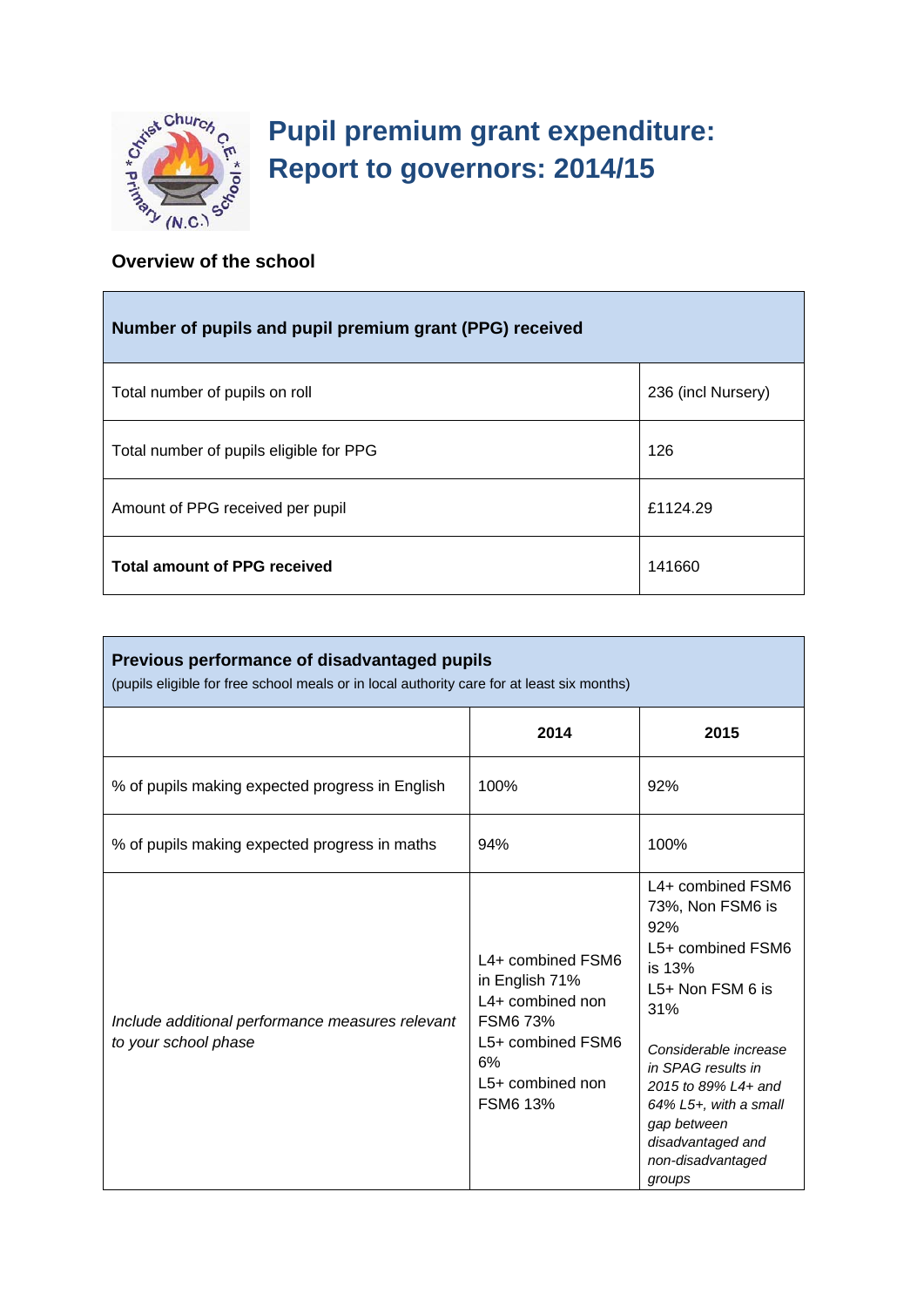#### **Summary of PPG spending 2013/14**

#### **Objectives in spending PPG:**

- *Challenge for more able pupils in English and Maths achieve more level 5s, particularly in Maths and work towards level 6*
- *All children to make at least expected progress in English and Maths*
- *Improvement of phonics provision across Early Years and Key Stage 1*
- *Engage children more in Reading through provision of quality resources*
- *Enrich pupil experiences to impact on quality of English, Maths and problem solving*
- *Ensure staff have the subject knowledge to teach English and Maths effectively*
- *Develop language in Early Years through provision of quality resources and staffing*
- *To close gaps in attainment between FSM6 and non FSM6 pupils*
- *To ensure that those eligible for FSM, are nurtured appropriately throughout the day*
- *Improve standards in Key Stage 2 SPAG outcomes*

#### **Summary of spending and actions taken:**

- *Staffing £88596.91 includes Gifted and Talented Yr 6 for Maths & English, Breakfast Club Staff, Tuition Groups, additional reading, Revision and holiday clubs*
- *Resources 13625.07 EYFS, English, Maths, Library, phonics*
- *Services £23893.82- Artis, Big Community, Evolve*
- *Enrichment £7794.33 Breakfast Club resources, Educational Visits*
- *Training £1846 Service Birmingham, KES*

#### **Outcomes to date:**

• *Key Stage 2 SATs:* 

 *Increase in English level 4's to 89%* 

 *Increase in level 4's Reading to 89%* 

 *Increase in level 5's Reading to 36%* 

*Level 5's in English at 25%* 

*Level 5's in Writing at 32%* 

*Increase in level 4's Maths to 86%* 

*Increase in level 5's in Maths to 29%* 

*Increase in level 6's in Maths to 4%* 

*Combined level 4 and above for English and Maths increased to 79%* 

*The Government floor target was exceeded* 

*100% of children made 2 levels progress since KS1 in Writing.*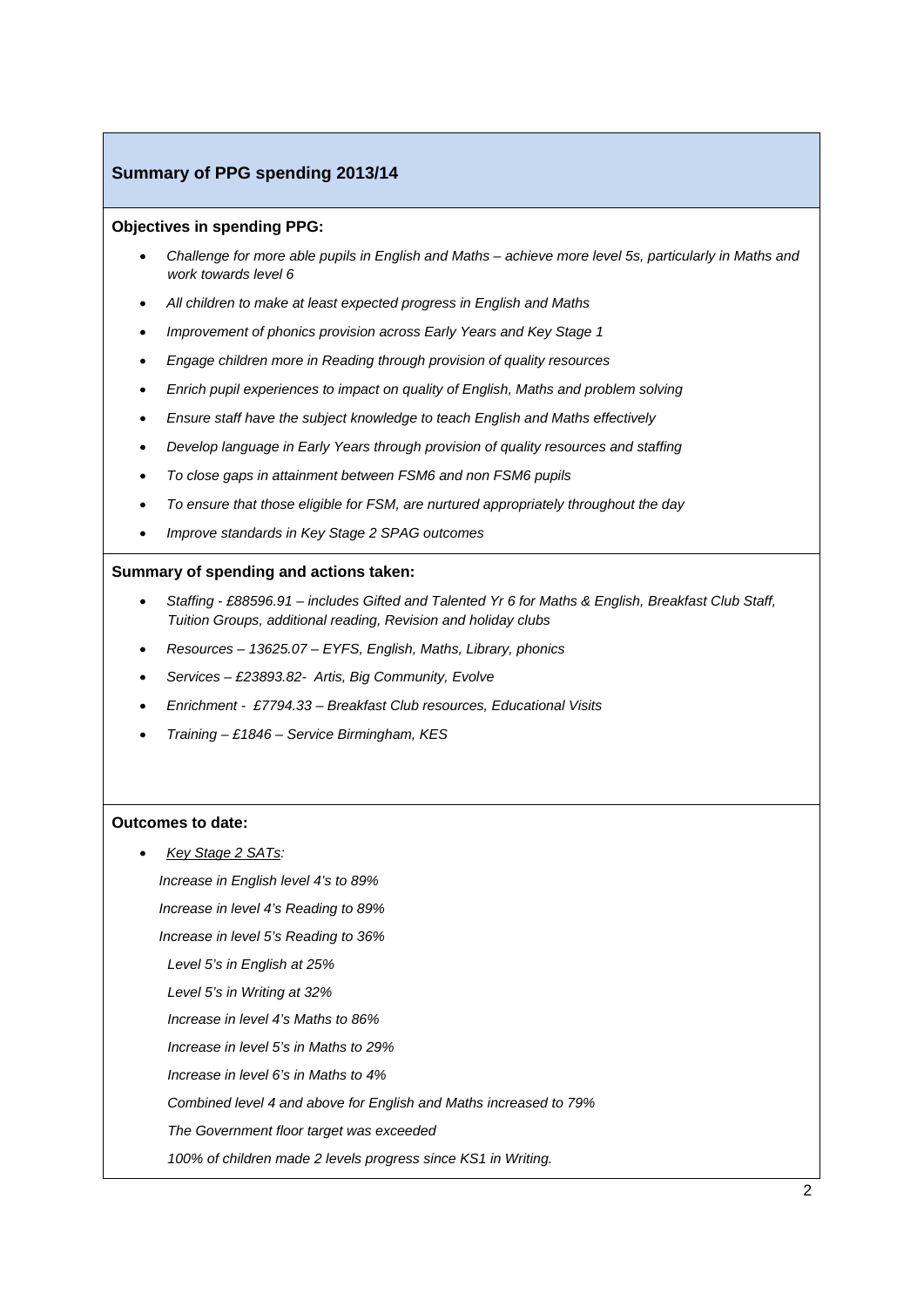*100% of children made 2 levels progress since KS1 in Maths. 96% of children made 2 levels progress since KS1 in Reading Increase in SPAG results in 2015 to 89% L4+ and 64% L5 Key Stage 1: 100% level 2+ in Reading, 100% in Writing and 100% in Maths*  • *Early Years: 83% achieved a good level of development.*  • *Class data: Year 1 – 86% on track in Maths, 79% in Writing and 86% in Reading Year 3 – 93% in Maths, 93% in Reading and 93% in Writing Year 4 – 93% on track in Maths, 80% in Reading and 70% in Writing* 

- *Year 5 86% in Maths and 79% in Reading and 76% in Writing*
- *Attendance for the year was 95.8%.*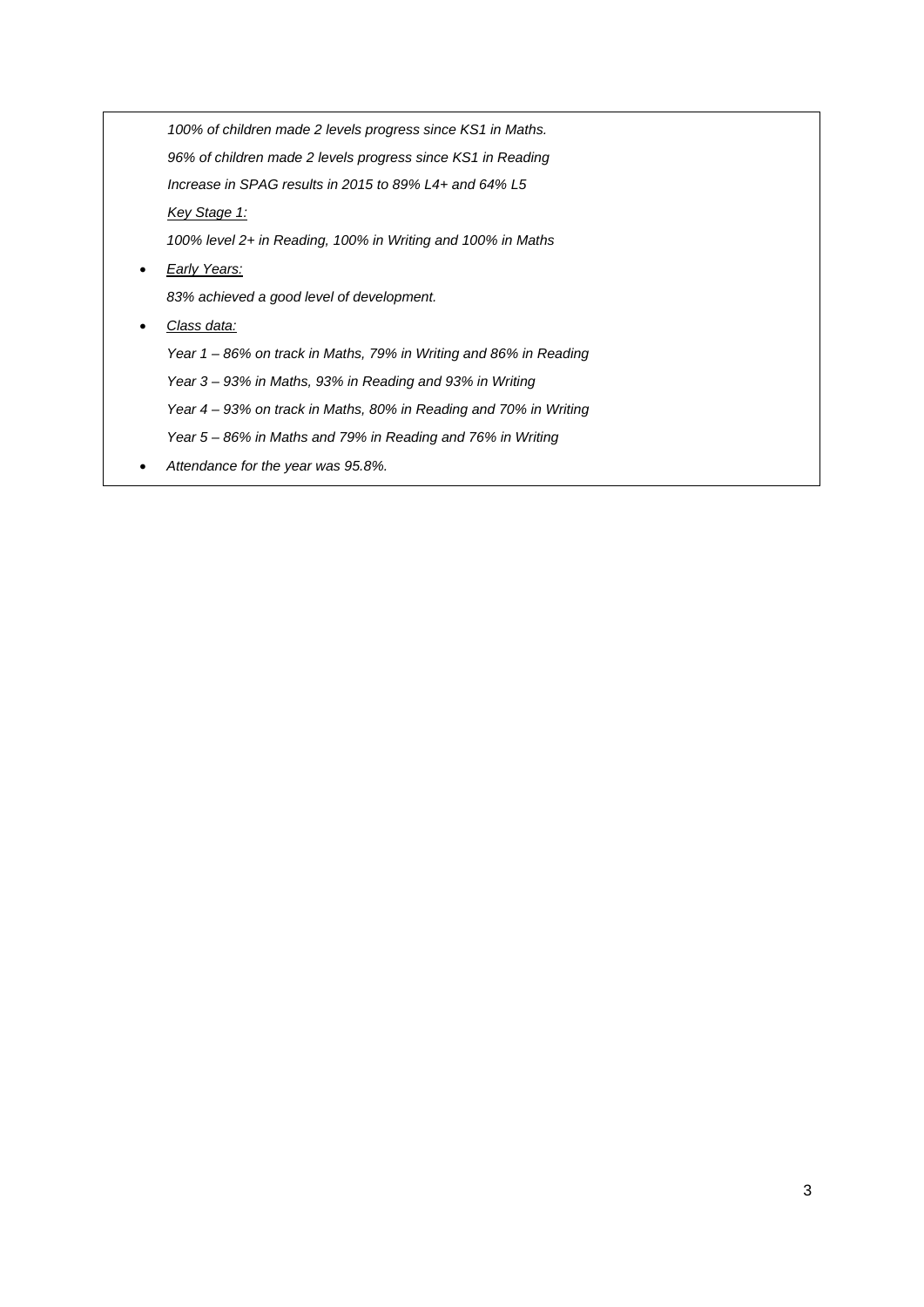## **Record of PPG spending by item/project 2014/15**

| Item/project                                                                                                           | <b>Cost</b>                                                                        | <b>Objective</b>                                                                                                                      | <b>Outcome</b>                                                                                                                                                                                                                                                                                                                                                                                                                                                    |
|------------------------------------------------------------------------------------------------------------------------|------------------------------------------------------------------------------------|---------------------------------------------------------------------------------------------------------------------------------------|-------------------------------------------------------------------------------------------------------------------------------------------------------------------------------------------------------------------------------------------------------------------------------------------------------------------------------------------------------------------------------------------------------------------------------------------------------------------|
| Tuition groups for target<br>children in Year 6 for<br>English and Maths - 10<br>sessions per term times 3<br>teachers | £28.06 per hour<br>$x$ 12 sessions $x$ 3<br>terms $x$ 4<br>$teaches =$<br>£4040.64 | For children to achieve a<br>secure level 4 in English and<br>Maths or make expected<br>progress                                      | Targeted children achieved<br>the required progress in their<br>subject                                                                                                                                                                                                                                                                                                                                                                                           |
| Gifted and Talented group<br>in Year 6 daily for<br>Literacy, Numeracy and<br>Reading                                  | £25660.44                                                                          | To increase the percentage of<br>level 5s achieved, especially in<br>Maths<br>To provide challenge for<br>higher ability pupils       | Increase in level 5 Reading<br>1 level 6 in Maths, Levels 5s<br>in Maths increased by 12%                                                                                                                                                                                                                                                                                                                                                                         |
| Educational visit/visitor<br>subsidies including<br>theatre groups and<br>workshops                                    | £8000                                                                              | Provide quality experiences for<br>children to enrich their<br>learning, improve confidence<br>and expand vocabulary and<br>knowledge | Improvement in children's<br>knowledge and engagement<br>with all areas of the<br>curriculum was seen in<br>observations                                                                                                                                                                                                                                                                                                                                          |
| Purchase of resources to<br>support EY, Maths and<br>English teaching<br>(phonics, reading etc)                        | £13625.07                                                                          | To improve attainment and<br>achievement through the<br>provision of quality resources<br>to support and scaffold<br>learning         | Lesson observations show<br>resources being used to<br>effectively support learning<br>Considerable increase in<br>SPAG results in 2015 to 89%<br>L4+ and $64\%$ L5+, with a<br>small gap between<br>disadvantaged and non-<br>disadvantaged groups                                                                                                                                                                                                               |
| Staff training in Maths<br>(Provision for higher<br>ability in particular) and<br>English, especially SPAG             | £6993                                                                              | Improve staff knowledge in<br>areas of development<br>identified in order to improve<br>the quality of teaching in those<br>subjects  | Lesson observations show an<br><i>improvement in staff</i><br>knowledge particularly in use<br>of technical vocabulary, such<br>as Mastery, SPAG and the<br>2014 National Curriculum.<br>Quality of teaching is broadly<br>good with approximately 25%<br>of teachers consistently<br>outstanding<br>Considerable increase in<br>SPAG results in 2015 to 89%<br>L4+ and $64\%$ L5+, with a<br>small gap between<br>disadvantaged and non-<br>disadvantaged groups |
| <b>Breakfast Club</b>                                                                                                  | Salaries £5031<br>Food £1400                                                       | To nurture our pupils to give<br>them a healthy start to the day<br>To improve concentration in<br>morning lessons                    | Observations identify<br>improved attention, behaviour<br>and concentration, especially<br>in late morning.                                                                                                                                                                                                                                                                                                                                                       |